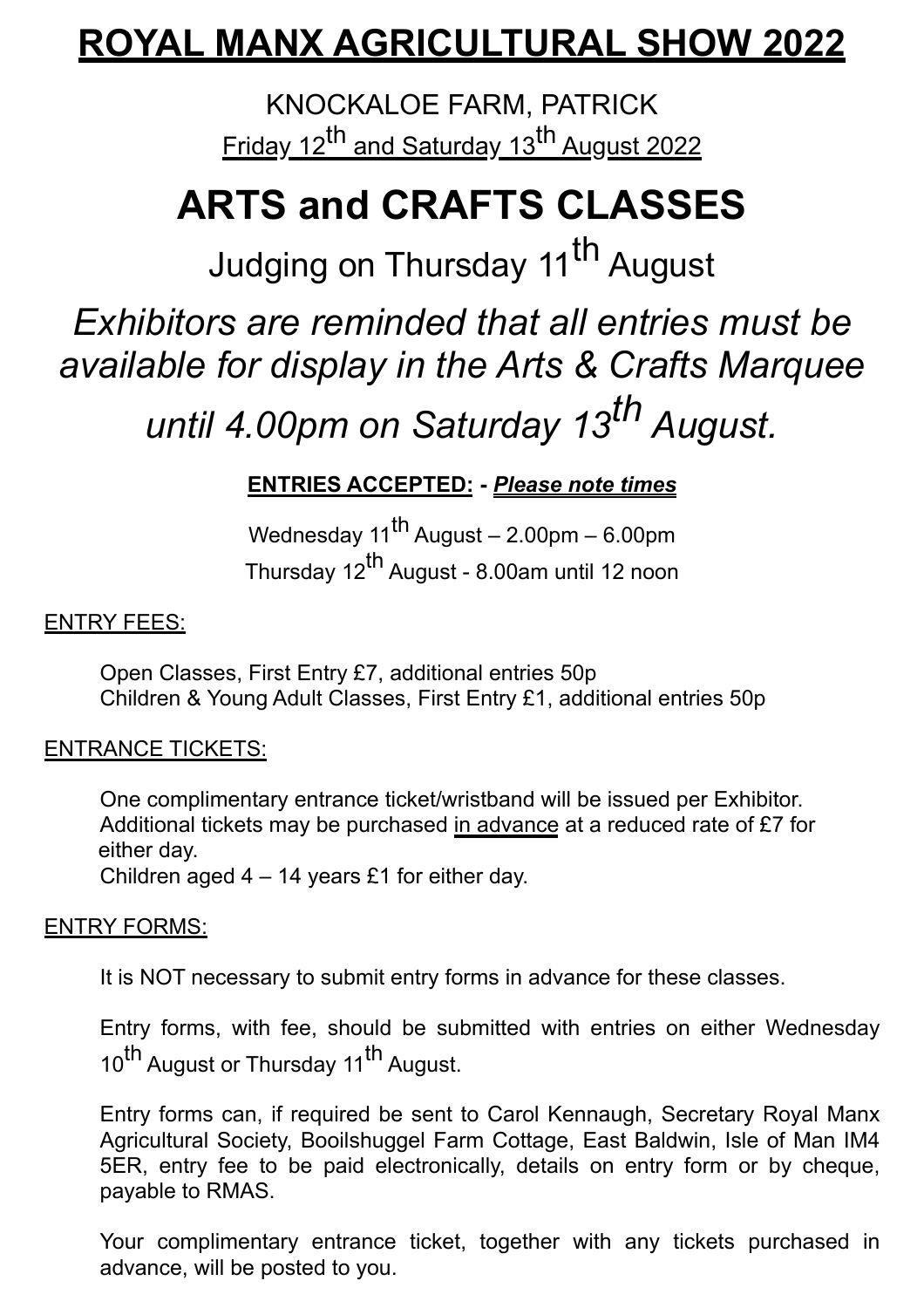# **ARTS and CRAFTS CLASSES**

| (Mr/Mrs/Ms/Miss) |           |
|------------------|-----------|
|                  |           |
|                  | Post Code |

Email address ……………………………………………………………………………….

| <b>DESCRIPTION</b> | CLASS NO. | <b>ENTRY FEE</b> | <b>OFFICIAL</b><br>USE ONLY |
|--------------------|-----------|------------------|-----------------------------|
|                    |           |                  | 1.                          |
|                    |           |                  | 2.                          |
|                    |           |                  | 3.                          |
|                    |           |                  | 4.                          |
|                    |           |                  | 5.                          |
|                    |           |                  | 6.                          |
|                    |           |                  | 7.                          |
|                    |           |                  | 8.                          |
|                    |           |                  | 9.                          |
|                    |           |                  | 10.                         |
|                    |           |                  | 11.                         |
|                    |           |                  | 12.                         |
|                    |           |                  | 13.                         |
|                    |           |                  | 14.                         |
|                    |           |                  | 15.                         |
|                    |           |                  | 16.                         |
|                    |           |                  | 17.                         |
|                    |           |                  | 18.                         |
|                    |           |                  | 19.                         |
|                    |           |                  | 20.                         |